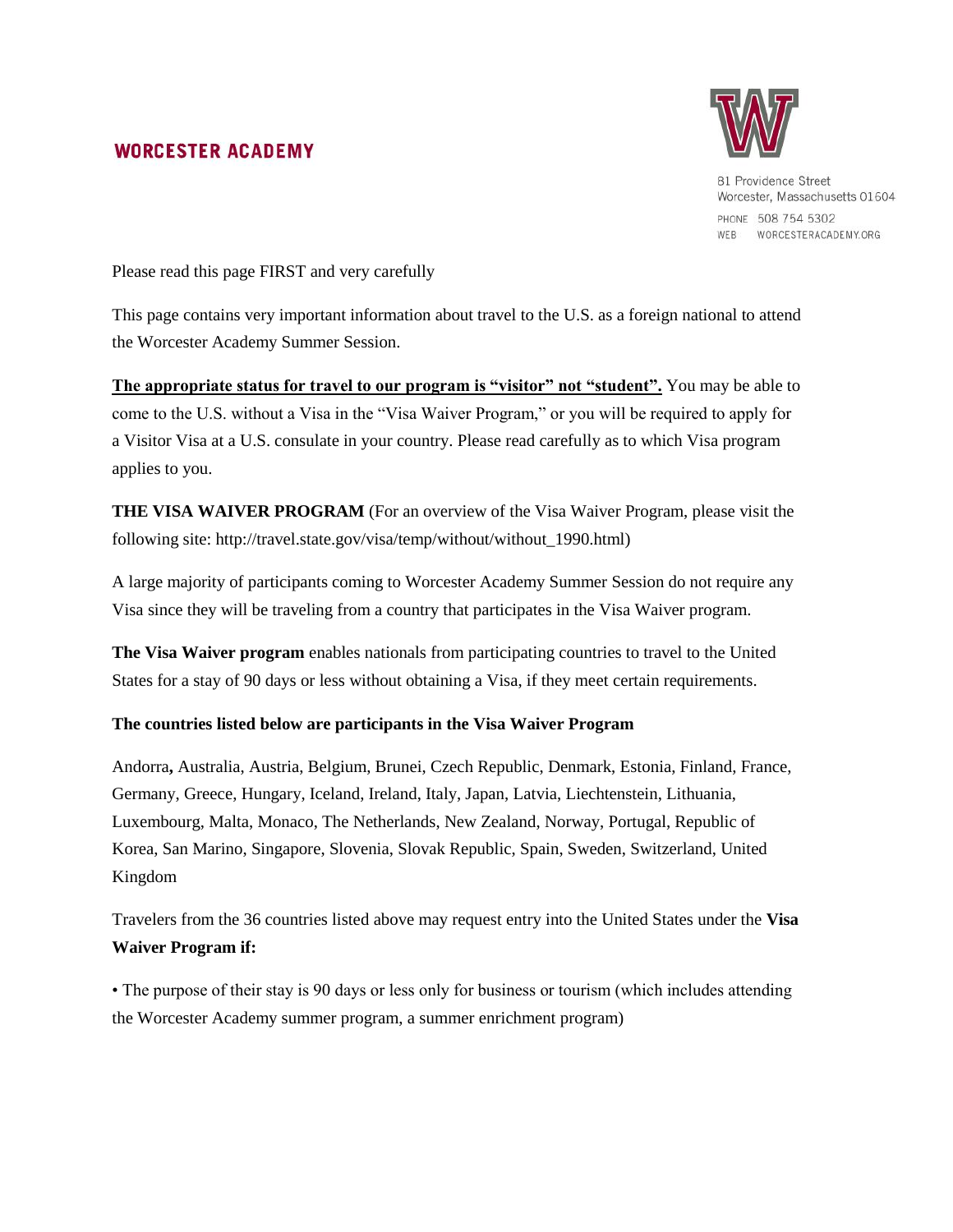• They present a machine-readable passport valid for six months past their expected stay in the U.S. o If the machine-readable passport is issued or renewed/extended on or after 10/26/06 – requires integrated chip with information from the data page (e-Passport )

o If they are a citizen of Czech Republic, Estonia, Hungary, Latvia, Lithuania, Republic of Korea, or the Slovak Republic, they must travel on a passport with an integrated chip (e-passport.)

• They have complied with the conditions of previous admissions under the Visa Waiver Program and have not been found ineligible for a U.S. Visa

• They are traveling on an approved carrier, if arriving by air or sea

• They can demonstrate the intent to stay 90 days or less with sufficient funds to support themselves in the U.S., if arriving by land

• will be enrolled in the Department of Homeland Security (DHS) US-Visit Program. This is a traveler registration system for foreign nationals, where the inspector will take a digital photograph and 10 digital fingerprint scans. Most visitors from Canada or Mexico will not be required to enroll in the DHS US-Visit Program.

• must present a completed and signed I-94W (the green form, for Visa waiver travelers) or I-94 (white form, for all others). These are free and are normally provided by travel agents, airlines or cruise ships prior to arrival.

• must pay a land border fee if they enter through land ports of entry.

• may also be asked to provide additional documentation on the purpose of their stay in the U. S. Included in this envelope is a letter that we have prepared for this reason. It should be presented to the U.S. Customs and Border Protection Inspector if you are questioned about your visitor status.

**For additional information,** including wait times to schedule a visa appointment, please visit the State Department Web Site for temporary visitors in the U. S. at [http://travel.state.gov/visa/temp/temp\\_1305.html](http://travel.state.gov/visa/temp/temp_1305.html)

For additional information about the DHS US-Visit program, please visit the following web site: [http://www.dhs.gov/xtrvlsec/programs/content\\_multi\\_image\\_0006.shtm](http://www.dhs.gov/xtrvlsec/programs/content_multi_image_0006.shtm)